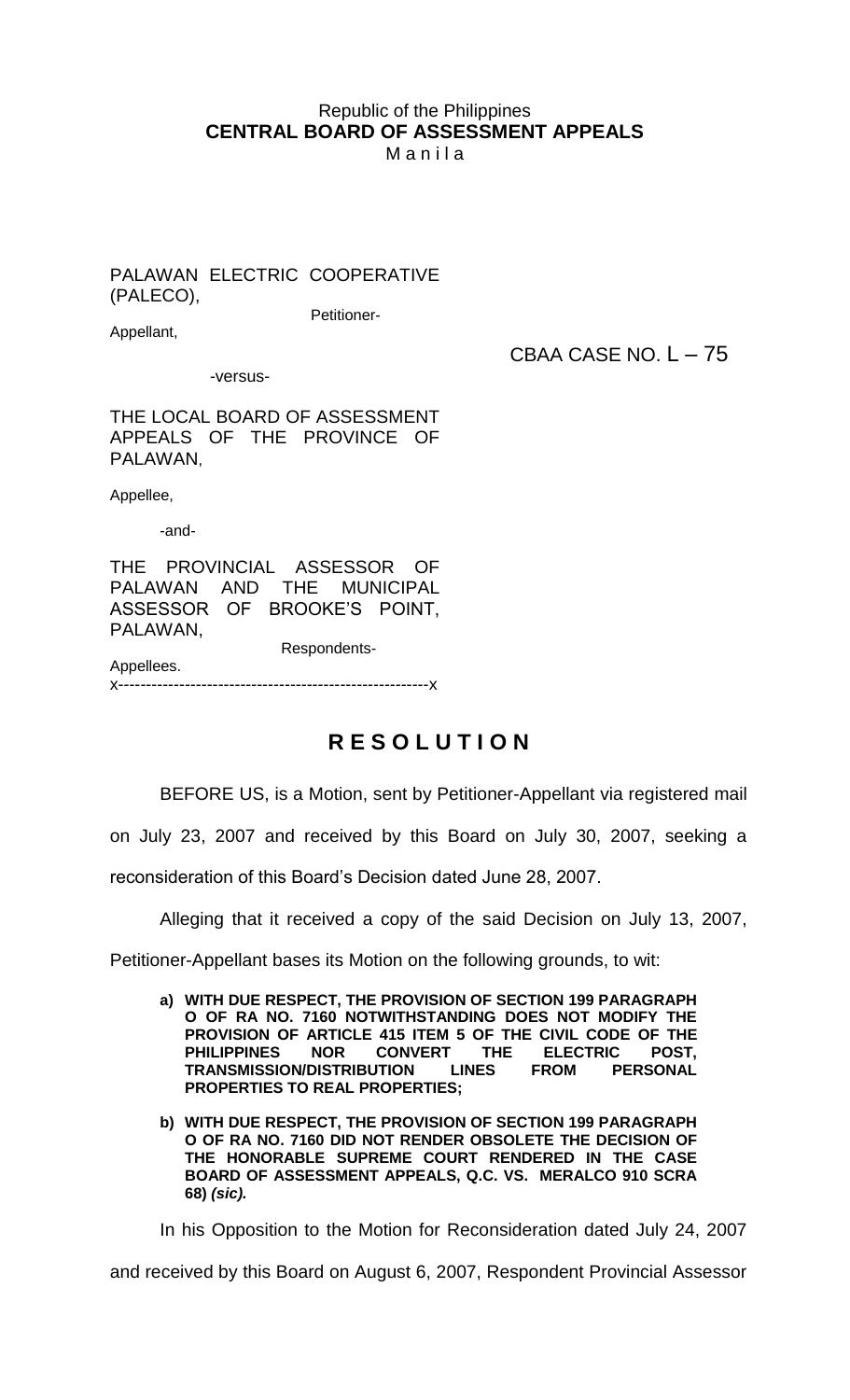of Palawan, in moving for the denial of Petitioner's Motion for Reconsideration, by counsel, alleged that he was served a copy of said motion on July 23, 2007 without any notice of hearing. Respondent prays that this Board deny said motion for being in violation of Section 4, Rule 15, of the Rules of Court.

The position of Respondent-Appellee Provincial Assessor is untenable. As correctly pointed out by Petitioner-Appellant, the Rules of Court of the Philippines may apply only in the absence of any applicable provision in the Rules of Procedure Before the Central Board of Assessment Appeals ("CBAA Rules" for brevity). Section 3, Rule 1 of the CBAA Rules provides:

"SEC. 3. *Suppletory Application of the Rules of Court.* – In the absence of any applicable provision in these Rules, and in order to effectuate the objectives of the Local Government Code of 1991, the pertinent provisions of the Rules of Court of the Philippines may, in the interest of expeditious dispensation of justice and whenever practicable and convenient, be applied by analogy or in a suppletory character and effect."

Motions for Reconsideration are governed by Section 5, Rule V of the

CBAA Rules, thus:

"SEC. 5. Action Taken on Motion for Reconsideration. – The motion for reconsideration, as well as the opposition thereto, which shall embody all the arguments in support thereof, shall be set by the Central Board for hearing on the next "Motion Day". Upon the expiration of the period set forth in the preceding section of this rule without opposition having been filed, the motion for reconsideration shall be considered submitted for resolution by the Central Board, unless the Board deems it necessary to hear oral arguments, in which case, the Central Board shall issue the proper order."

Petitioner-Appellant's arguments follow:

a. That "the provision of Section 199 paragraph O of RA No. 7160 otherwise known as the Local Government Code of 1991 does not modify the provision of Article 415 item 5 of the Civil Code of the Philippines nor convert the electric post, transmission/distribution lines from personal properties to real properties. In like manner, it is most respectfully submitted, with due respect, that Section 1991 *(sic)* paragraph O of the Local Government Code of 1991 did not render obsolete the decision of the Honorable Supreme Court in the case of Board of Assessment Appeals Q.C. vs. MERALCO (10 SCRA 68)"; that "Section 199 paragraph O of the Local Government Code of 1991 merely defines and describes what embraces *(sic)* and what are included in the term "machinery". It is clear from the provision of Section 199 of the Local Government Code of 1991 which provides:

x x x

b. "Clear from the provision of Section 199 paragraph O of the Local Government Code, it does not classify nor describe that the "machinery" as defined in the said section is real property"; and that "On the other hand Article 415 of the Civil Code of the Philippines enumerated and classified properties which are removable properties."